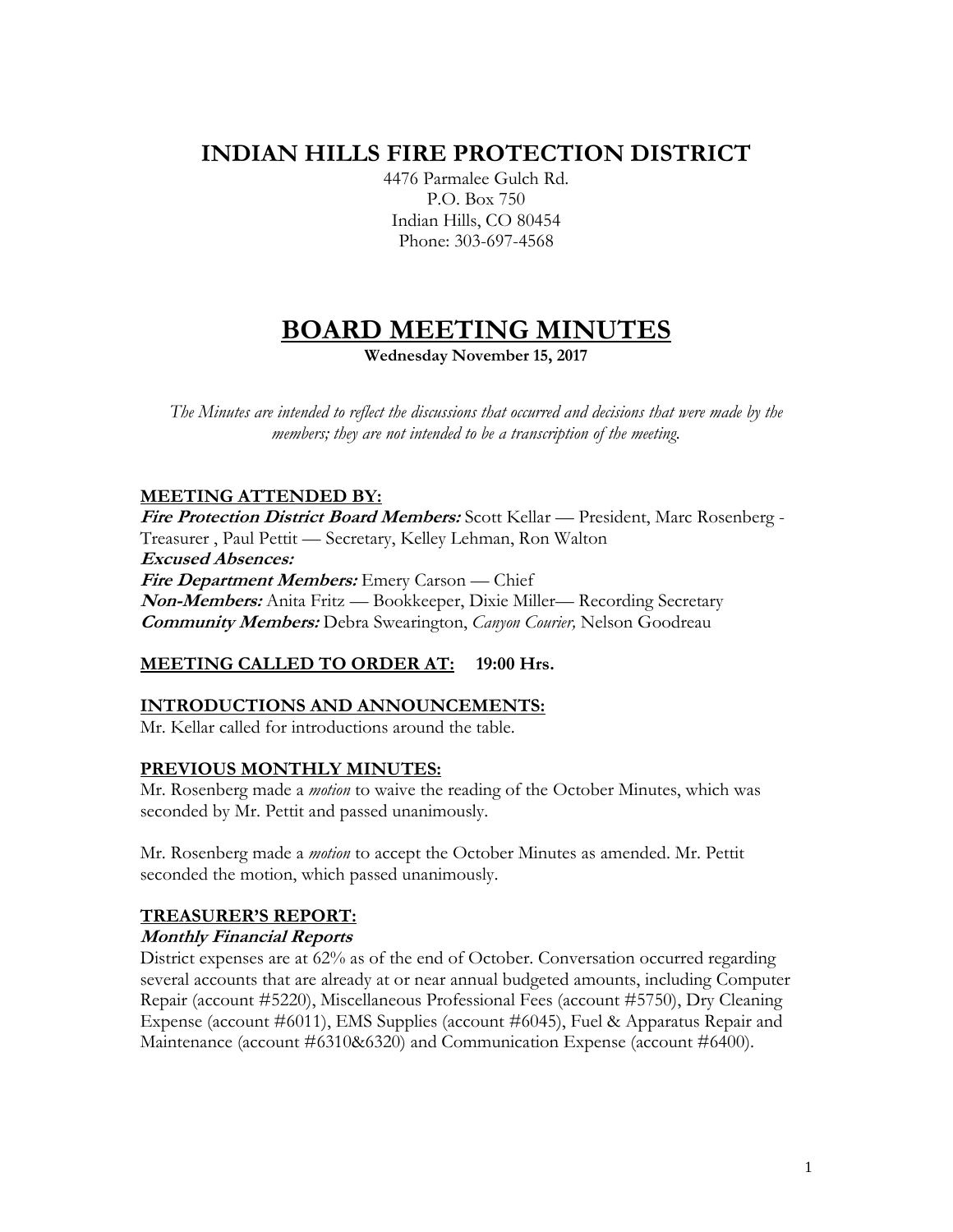Ambulance income is above expected for the year. Minimal conversation occurred regarding the monthly checks and credit card expenses. Memo for credit card purchase 11/4/2017 should be Mark not Marc.

Mr. Pettit made a *motion* to approve checks #13225-13238, plus automated payments, credit card expenses, and bank fees. Ms. Lehman seconded the motion, which passed unanimously.

## **Budget for 2018**

The 2018 budget was presented with changes from October meeting, some discussion on a couple items and in the December meeting the budget will be voted on. Mr. Goodreau asked what the \$25,000 was for in station improvements, it was shared that it is for an anticipated replacement septic/leech field.

#### **DEPARTMENT/OFFICERS' REPORTS:**

**Fire Marshal — Randy Rudloff** Not present.

## **Chief — Emery Carson**

Mr. Carson shared that Brian Nichols from ISO will start reviewing our paperwork in the next couple of weeks.

Mr. Carson shared there will be a meeting on November 21<sup>st</sup> to finalize JCMARS agreement. Pay annually for replacement equipment then in 2019 pay \$1,000 for maintenance each year.

Mr. Carson shared that the Sitting Bull has a design for a new hood approved by Randy Rudloff. The suppression system still needs a design and approval.

Mr. Carson shared quotes for fixing the issues with the tower at Mt. Lindo. He has two quotes but one can start December and the other not until late spring. It was discussed that the sooner was better and that one of the quotes didn't have the whole job provided so was lower than the other.

Mr. Carson concluded his report by summarizing the calls for the month, which total 12 to date and 277 year to date.

#### **Assistant Chief — Marc Rosenberg**

Present. It was brought up by Mr. Rosenberg and Mr. Carson that Engine 341 is in need of new tires and alignment. This is in the process of being completed.

**Fire Captain — Scott Case** Not present.

**EMS Captain — Bob Fager** Not present.

**OLD BUSINESS: Jeffcom User Agreement Review**